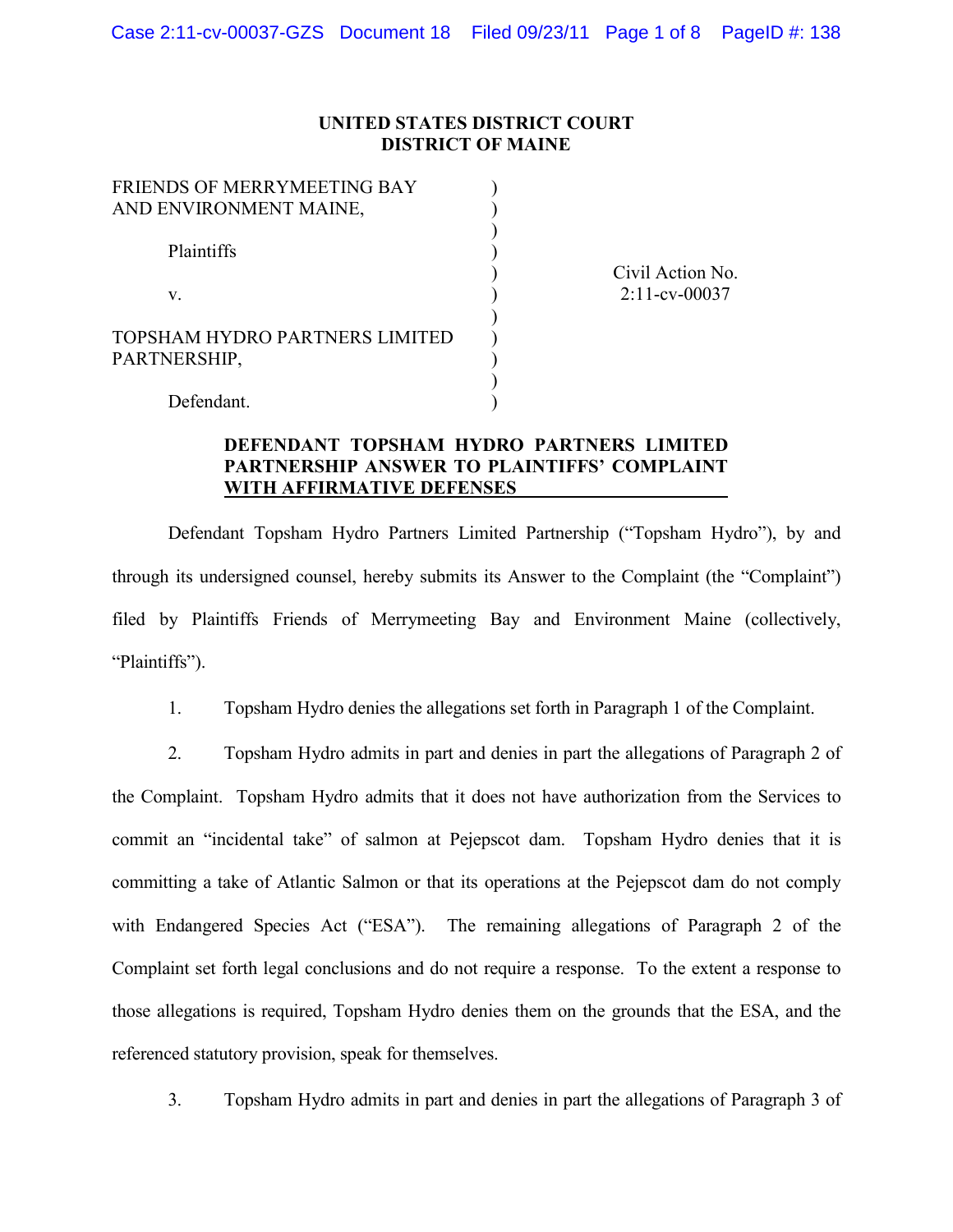the Complaint. Topsham Hydro admits that neither the federal nor the state government has taken enforcement action against Topsham Hydro for an ESA violation. Topsham Hydro denies that it has violated the ESA. The remaining allegations of Paragraph 3 of the Complaint set forth legal conclusions and do not require a response. To the extent a response to those allegations is required, Topsham Hydro denies them on the grounds that the referenced statutory provision speaks for itself.

4. Topsham Hydro denies the allegations set forth in Paragraph 4 of the Complaint.

### **Parties**

5. Topsham Hydro is without knowledge or information sufficient to form a belief as to the truth of the allegations set forth in Paragraph 5 of the Complaint and therefore denies them.

6. Topsham Hydro is without knowledge or information sufficient to form a belief as to the truth of the allegations set forth in Paragraph 6 of the Complaint and therefore denies them.

7. Topsham Hydro admits the allegations set forth in Paragraph 7 of the Complaint.

### **Jurisdiction and Venue**

8. The allegations of Paragraph 8 of the Complaint set forth legal conclusions and do not require a response.

9. Topsham Hydro admits in part and denies in part the allegations of Paragraph 9 of the Complaint. Topsham Hydro admits that its representative received a copy of the referenced letter more than 60 days prior to commencement of this action. Topsham Hydro is without knowledge or information sufficient to form a belief as to whether the referenced letter was also mailed to the Secretaries of Commerce and Interior, and therefore denies those allegations. The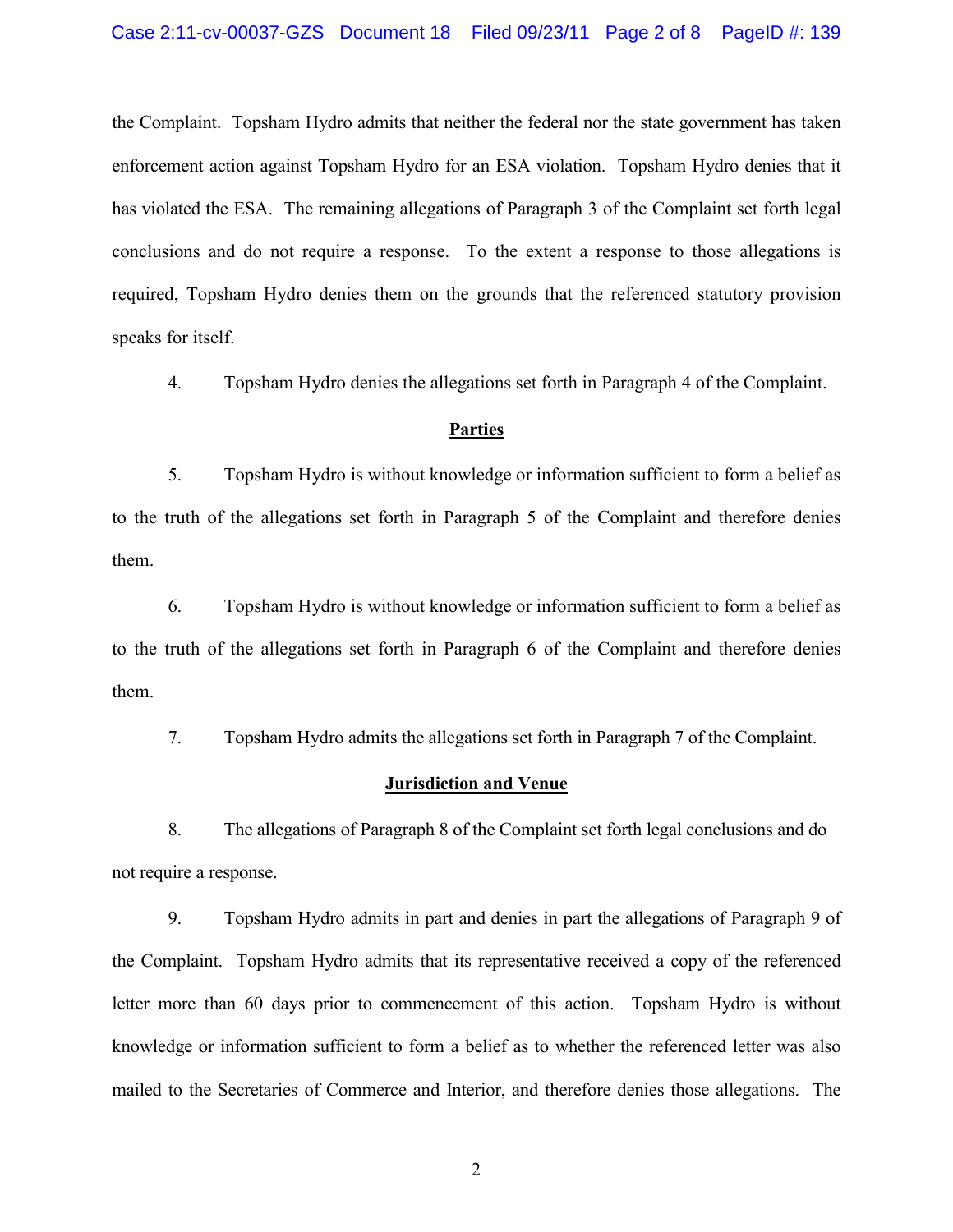remaining allegations of Paragraph 9 of the Complaint set forth legal conclusions and do not require a response. To the extent a response to those allegations is required, Topsham Hydro denies them.

### **Factual Background**

10. Topsham Hydro admits the allegations set forth in Paragraph 10 of the Complaint.

11. Topsham Hydro is without knowledge or information sufficient to form a belief as to the truth of the allegations set forth in Paragraph 11 of the Complaint and therefore denies them.

12. Topsham Hydro denies the allegations set forth in Paragraph 12 of the Complaint.

13. Topsham Hydro is without knowledge or information sufficient to form a belief as to the truth of the allegations set forth in Paragraph 13 of the Complaint and therefore denies them.

14. The allegations of Paragraph 14 of the Complaint set forth legal conclusions and do not require a response. To the extent a response is required, Topsham Hydro denies those allegations on the grounds that the referenced statutory provisions speak for themselves.

15. The allegations of Paragraph 15 of the Complaint set forth legal conclusions and do not require a response. To the extent a response is required, Topsham Hydro denies the allegations to the extent they are inconsistent with applicable law.

16. Topsham Hydro admits in part and denies in part the allegations of Paragraph 16 of the Complaint. Topsham Hydro admits that the Services (i) listed the GOM DPS of Atlantic Salmon as endangered in or around 2000; (ii) included the salmon populations of seven rivers in Maine in the description of the endangered GOM DPS; and (iii) did not include the Androscoggin River or Kennebec River salmon populations in this listing. Topsham Hydro is without knowledge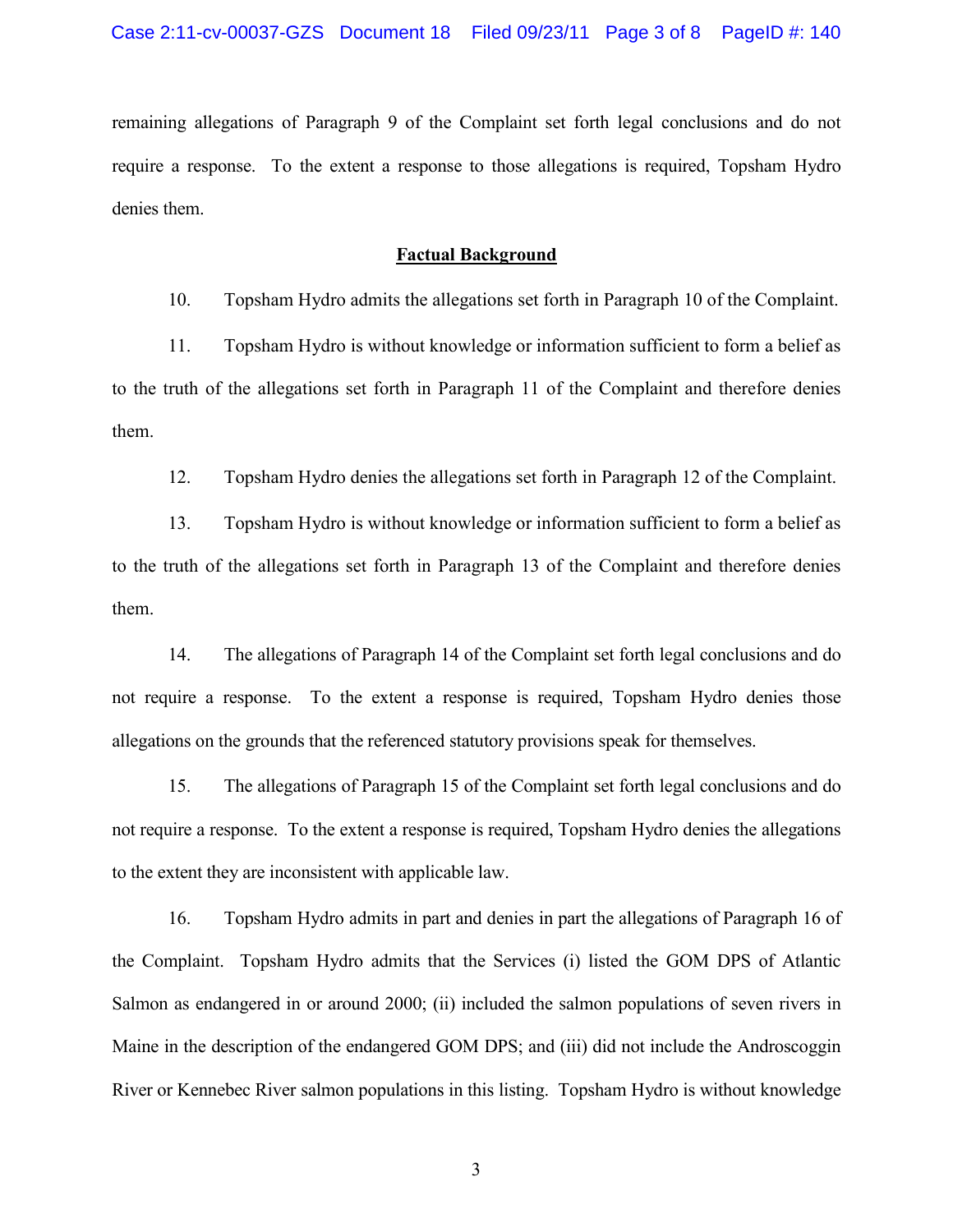or information sufficient to form a belief as to the truth of the remaining allegations set forth in Paragraph 16 of the Complaint and therefore denies them.

17. Topsham Hydro is without knowledge or information sufficient to form a belief as to the truth of the allegations set forth in Paragraph 17 of the Complaint and therefore denies them.

18. Topsham Hydro admits in part and denies in part the allegations of Paragraph 18 of the Complaint. Topsham Hydro admits that NMFS has designated critical habitat for the Kennebec, Androscoggin, and Penobscot Salmon and that the portion of the Androscoggin where the Pejepscot dam is located is part of that critical habitat. The remaining allegations of Paragraph 18 of the Complaint set forth legal conclusions and do not require a response. To the extent a response to those allegations is required, Topsham Hydro denies the allegations on the grounds that the referenced statutory provision speaks for itself.

19. The allegations of Paragraph 19 of the Complaint set forth legal conclusions and do not require a response. To the extent a response is required, the allegations are denied on the grounds that the referenced statutory provision speaks for itself.

20. The allegations of Paragraph 20 of the Complaint set forth legal conclusions and do not require a response. To the extent a response is required, the allegations are denied on the grounds that the referenced statutory and regulatory provisions speak for themselves.

21. The allegations of Paragraph 21 of the Complaint set forth legal conclusions and do not require a response. To the extent a response is required, the allegations are denied on the grounds that the referenced regulatory provisions speak for themselves.

22. The allegations of Paragraph 22 set forth legal conclusions and do not require a response. To the extent a response is required, those allegations are denied on the grounds that the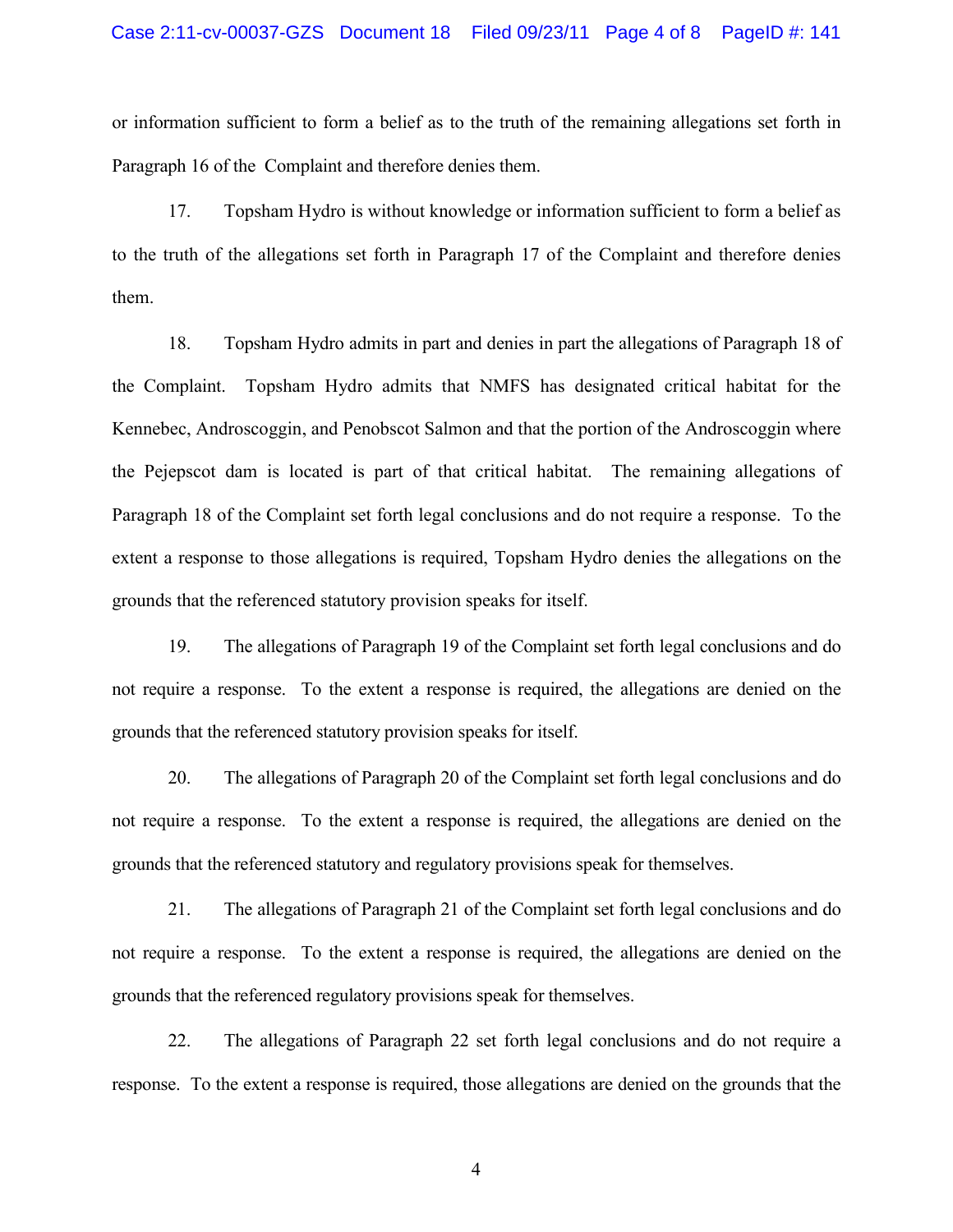referenced statutory and regulatory provisions speak for themselves.

23. The allegations of Paragraph 23 of the Complaint set forth legal conclusions and do not require a response. To the extent a response is required, the allegations are denied on the grounds that the referenced statutory provisions speak for themselves.

24. Topsham Hydro denies the allegations set forth in Paragraph 24 of the Complaint.

25. Topsham Hydro admits in part and denies in part the allegations of Paragraph 25 of the Complaint. Topsham Hydro admits that, as of the time of the filing of this Answer, it has not obtained an incidental take permit or an incidental take statement ("ITS") for the taking of Atlantic Salmon. Topsham Hydro denies that it is taking Atlantic Salmon, and denies the remaining allegations set forth in Paragraph 25 of the Complaint.

26. Topsham Hydro admits in part and denies in part the allegations of Paragraph 26 of the Complaint. Topsham Hydro admits that Paragraph 26 of the Complaint quotes certain passages from the Federal Register. Topsham Hydro is without knowledge or information sufficient to form a belief as to the truth of the remaining allegations set forth in Paragraph 26 of the Complaint and therefore denies them.

27. Topsham Hydro is without knowledge or information sufficient to form a belief as to the truth of the allegations set forth in Paragraph 27 of the Complaint and therefore denies them.

28. Topsham Hydro is without knowledge or information sufficient to form a belief as to the truth of the allegations set forth in Paragraph 28 of the Complaint and therefore denies them.

29. Topsham Hydro is without knowledge or information sufficient to form a belief as to the truth of the allegations set forth in Paragraph 29 of the Complaint and therefore denies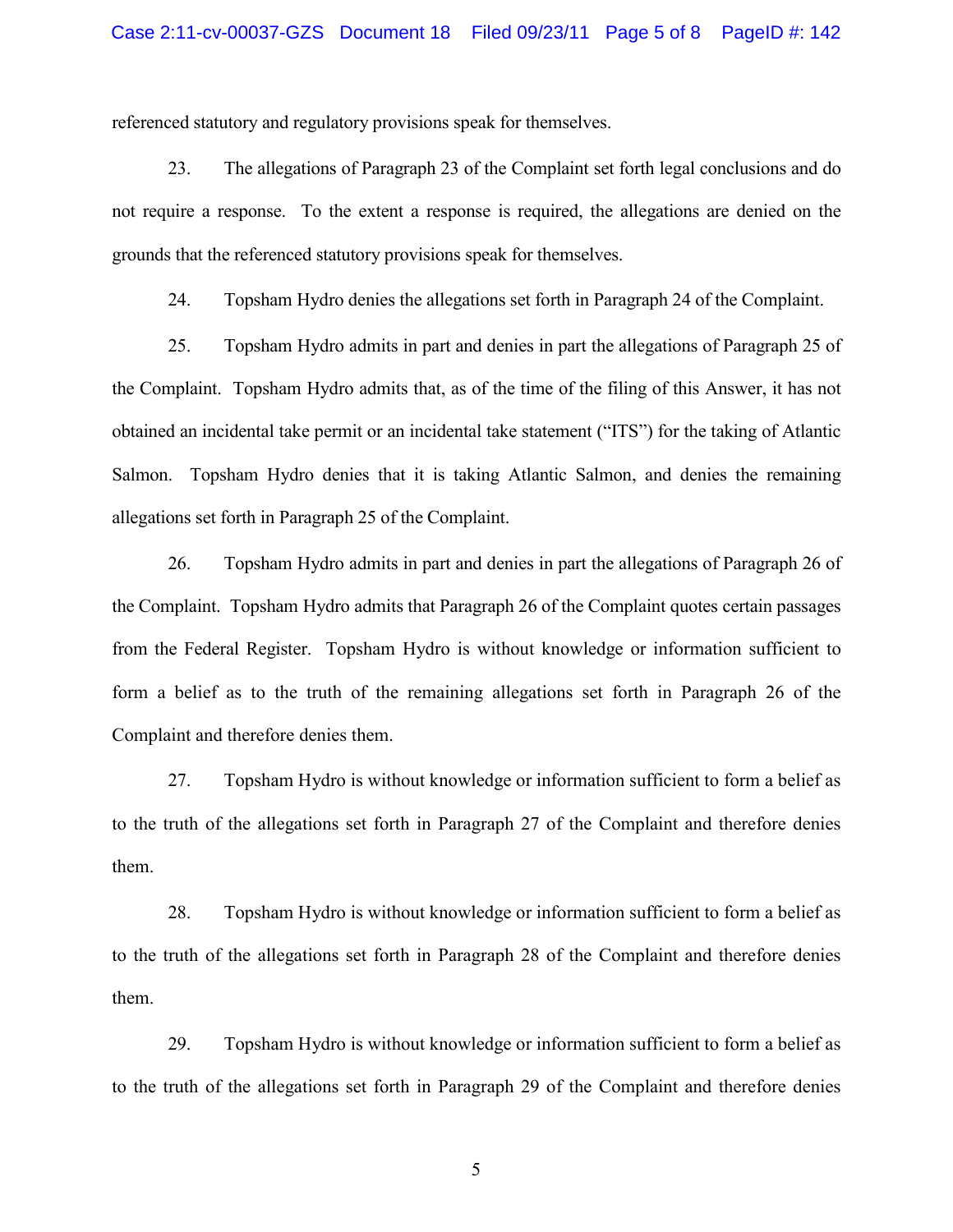them.

30. Topsham Hydro denies the allegations set forth in Paragraph 30 of the Complaint.

31. The first three sentences of Paragraph 31 of the Complaint set forth legal conclusions and do not require a response. To the extent a response is required, those allegations are denied. Topsham Hydro is without knowledge or information sufficient to form a belief as to the truth of the remaining allegations set forth in Paragraph 31 of the Complaint and therefore denies them.

32. Topsham Hydro admits in part and denies in part the allegations of Paragraph 32 of the Complaint. Topsham Hydro admits that it is engaged in the consultation process, pursuant to Section 7 of the ESA, and that this consultation may result in the issuance of an ITS. The remainder of the allegations of Paragraph 32 of the Complaint set forth legal conclusions and do not require a response. To the extent a response is required, those allegations are denied on the grounds that the referenced statutory provisions speak for themselves.

33. The allegations of Paragraph 33 of the Complaint set forth legal conclusions and do not require a response. To the extent a response is required, the allegations are denied on the grounds that the referenced statutory provisions speak for themselves.

34. Topsham Hydro admits in part and denies in part the allegations of Paragraph 34 of the Complaint. Topsham Hydro admits that it is engaged in the consultation process, pursuant to Section 7 of the ESA, and that this consultation may result in the issuance of an ITS. Topsham Hydro denies the remaining allegations set forth in Paragraph 34 of the Complaint.

WHEREFORE, Defendant Topsham Hydro Group respectfully requests that the Court grant judgment in its favor; award costs of suit; and grant such further relief as the Court deems just and appropriate.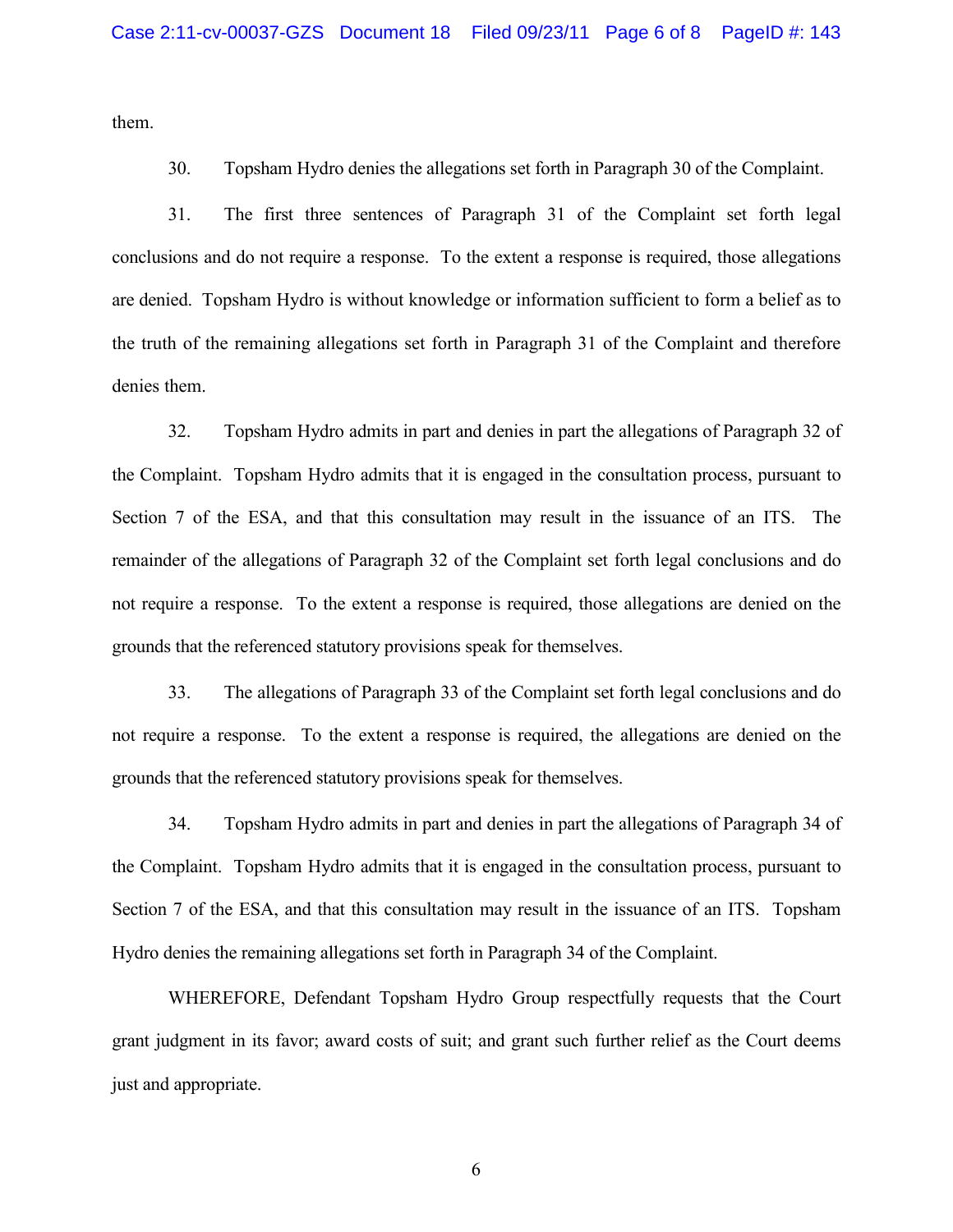# **Affirmative Defenses**

1. This action should be dismissed because Plaintiffs have failed to state a cause of action upon which relief can be granted.

2. This action should be dismissed because the Court lacks subject-matter jurisdiction.

3. This action should be dismissed because the federal regulatory agencies have primary jurisdiction.

4. This action should be dismissed because the Plaintiffs failed to exhaust their administrative remedies.

Dated at Portland, Maine this 23rd day of September 2011.

Respectfully submitted,

/s/ Theodore Small

Paul McDonald Theodore Small

Bernstein Shur 100 Middle Street; PO Box 9729 Portland, ME 04104-5029 207-774-1200

Attorneys for Defendant Topsham Hydro Partners Limited Partnership